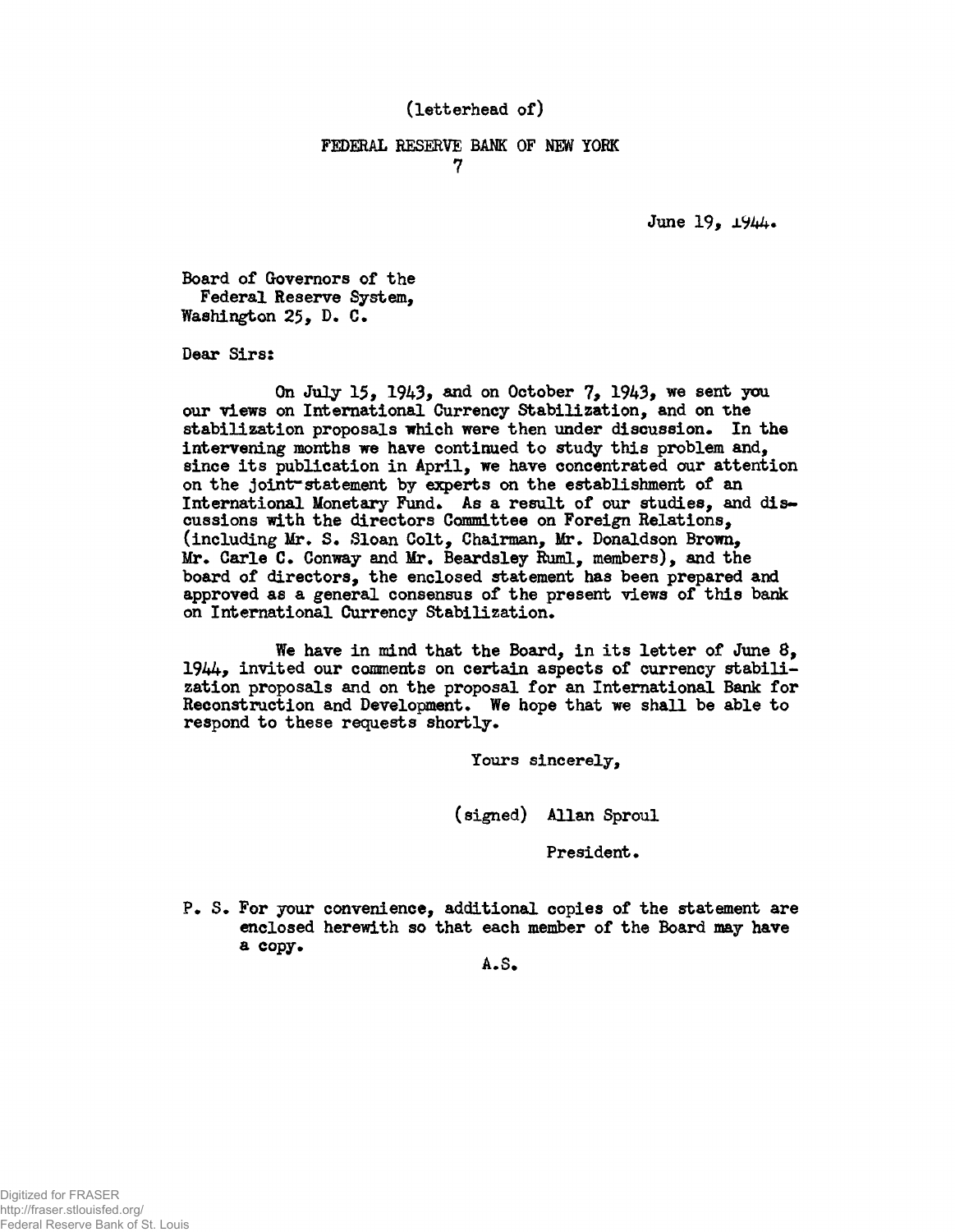## INTERNATIONAL CURRENCY STABILIZATION

On October 7, 1943, this Bank sent to the Board of Governors a statement of its views on the proposals for international monetary stabilization then under discussion. On April  $21$ ,  $1944$ , there was released in Washington and London a "Joint Statement by Experts on the Establishment of an International Monetary Fund," and on May 26th President Roosevelt issued a call for a formal international conference to meet at Bretton Woods, New Hampshire, on July 1st. In view of these developments, we feel we have a responsibility to state our present views. We have taken a deep interest in these proposals ever since the original American and British plans were published in April 1943, and our present views are the result of continuing study by our officers and staff, and of consideration which has been given to the problem by our directors Committee on Foreign Relations and by our Board of Directors.

We believe that enlightened American self-interest will require post-war international economic cooperation on many fronts. We believe that international currency stabilization, and an international institution to promote currency stabilization should play an important part in this cooperation. The present draft proposals, while evidencing much progress as compared with earlier drafts, do not meet the test of American self-interest and, taken as a whole, are disappointing in their approach to currency stabilization. Our main conclusion is that these defects are the product, or chiefly the product, of attempting a global solution of a problem which cannot be solved in this way at this time. The basic difficulty is that in signing a stabilization agreement now countries must preserve for themselves so much freedom to deal with the uncertainties of the period of transition from war to peace that any longer-run stabilization plan can be one in name only. Our view, therefore, is that the forthcoming international conference should postpone consideration of the monetary plan for the longer-run period, except to create a consultative body, and should concentrate on measures for the transition period designed to produce those more normal conditions in which currency stabilization can be considered with a better prospect for success.

As we have said, the present statement of principles is in some ways a marked improvement on earlier draft proposals. It recognizes the distinction between the transition period and the longer-run; it retains exchange control for the transition period; it provides for greater exchange rate variability. These are three major constructive steps, although all three would need further definition.

We have particularly emphasized our view that a currency stabilization fund should not be used to finance relief, reconstruction, or the liquidation of indebtedness which has been accumulated during the war, and the new draft proposals expressly provide that the fund is not intended to be used for these purposes. But we would still insist that plans for meeting the needs of the transition period must come first. If this is not done the currency plan might be the catch-all for any inadequacies of the transition program and thus run the risk of being wrecked in the early years. If the special needs of the transition period and the proposed monetary fund exist side by side, it will almost inevitably lead to a confusion of the short-run problems of transition from war to peace with the long-run requirements of currency stabilization.

Fortunately it is now accepted that an international monetary fund is not needed to avoid currency chaos in the transition period. The retention of exchange controls in the new statement of principles is a recognition of this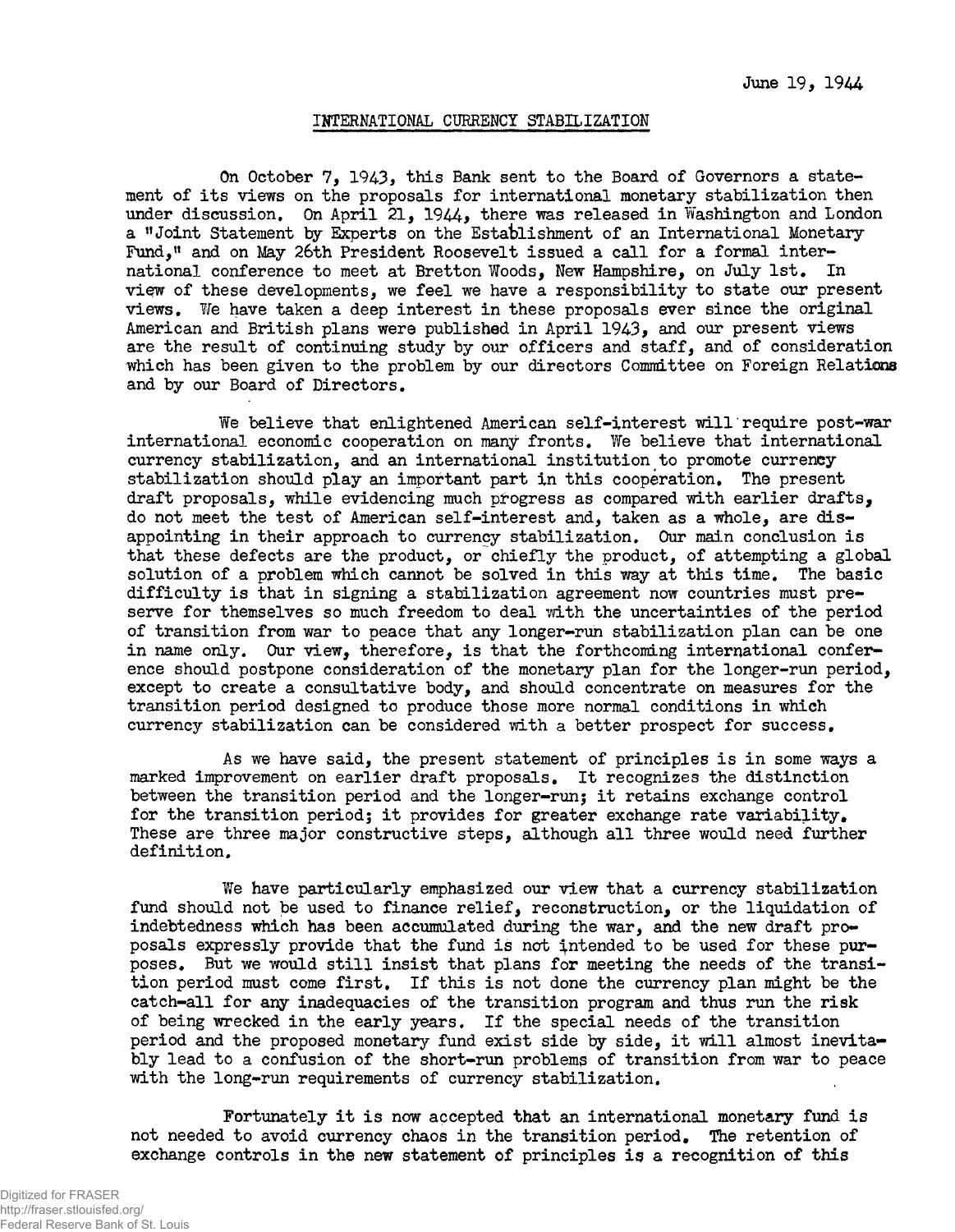fact and a necessary consequence of the decision that the fund should not be used to finance the special requirements of, transition. We approve of this change, and have argued that exchange controls should be the main reliance for exchange stability in the transition years, and can be relaxed only carefully and gradually. The present statement of principles leaves more uncertainty, however, than seems to us desirable in an international compact as to when free exchange convertibility, at least by the major countries, will be resumed. The Explanatory Notes released by the British experts, to accompany the publication of the text of the statement in London, explain that while member countries must consult with the fund within three years about their exchange controls, and the fund may within that period suggest that the time has come for further withdrawal of restrictions, "no member is committed to any £ixed date for their final removal and is entitled to use its own judgment as to when it is strong enough to undertake the free convertibility of its currency which it has accepted as a desirable  $\text{aim.}11$  On this interpretation, exchange controls and even bilateral agreements could be continued for an indefinite period. This indicates again, in our judgment, the need for doncrete plans for the transition period before any longer-run monetary agreement can take definite shape.

One question, for example, is whether in the liquidation of the balances that have accumulated in London during the war, which must by now amount to approximately \$8 billion, the British may not feel impelled, unless some funding arrangement is made, to continue exchange controls, and even bilateral agreements with some of the countries to whom these balances belong. That has been the history of blocked balances in the past, and in view of the large amount involved the policy might in this case persist well beyond the three-year period. It would be unfortunate if the major countries, while indicating adherence in principle to multilateral trading in a free exchange market, should with official international sanction carry on indefinitely and perhaps for a prolonged period, policies and practices which run directly counter to those principles.

The section on exchange rates is, perhaps, the most significant part of the new draft. Mo satisfactory proposal for fixing a large number of exchange rates, under present or immediate post-war conditions has yet been advanced, nor do we think one can be advanced. We favor the provision of greater exchange rate variability than was provided in the earlier drafts. The period of relaxation of exchange controls will probably be particularly difficult and require considerable adjustment of exchange rates. As we saw in the twenties, after a great war the previous exchange rates are largely meaningless, and what is required is not only substantial latitude in finding new equilibrium rates but close and sympathetic international consultation and cooperation in the process. It is entirely understandable also that Britain and other countries should require that "domestic social and political policies" should be taken into account while this process of adjustment is taking place. Even after new equilibrium rates have been found, there may well be occasions when further adjustments of exchange rates will seem the most reasonable and desirable method of international adjustment. But these variations must not be resorted to so often or be pushed so far as to submerge the principle of two-sided international adjustment, through the use of external and internal corrective measures, which is the foundation of a workable international monetary standard.

One of the greatest weaknesses in the earlier plans, in our judgment, was their sketchy treatment of the corrective measures to ensure stability. In the present statement of principles this weakness stands out strikingly. It would seem that the experts have gone carefully through it and struck out every reference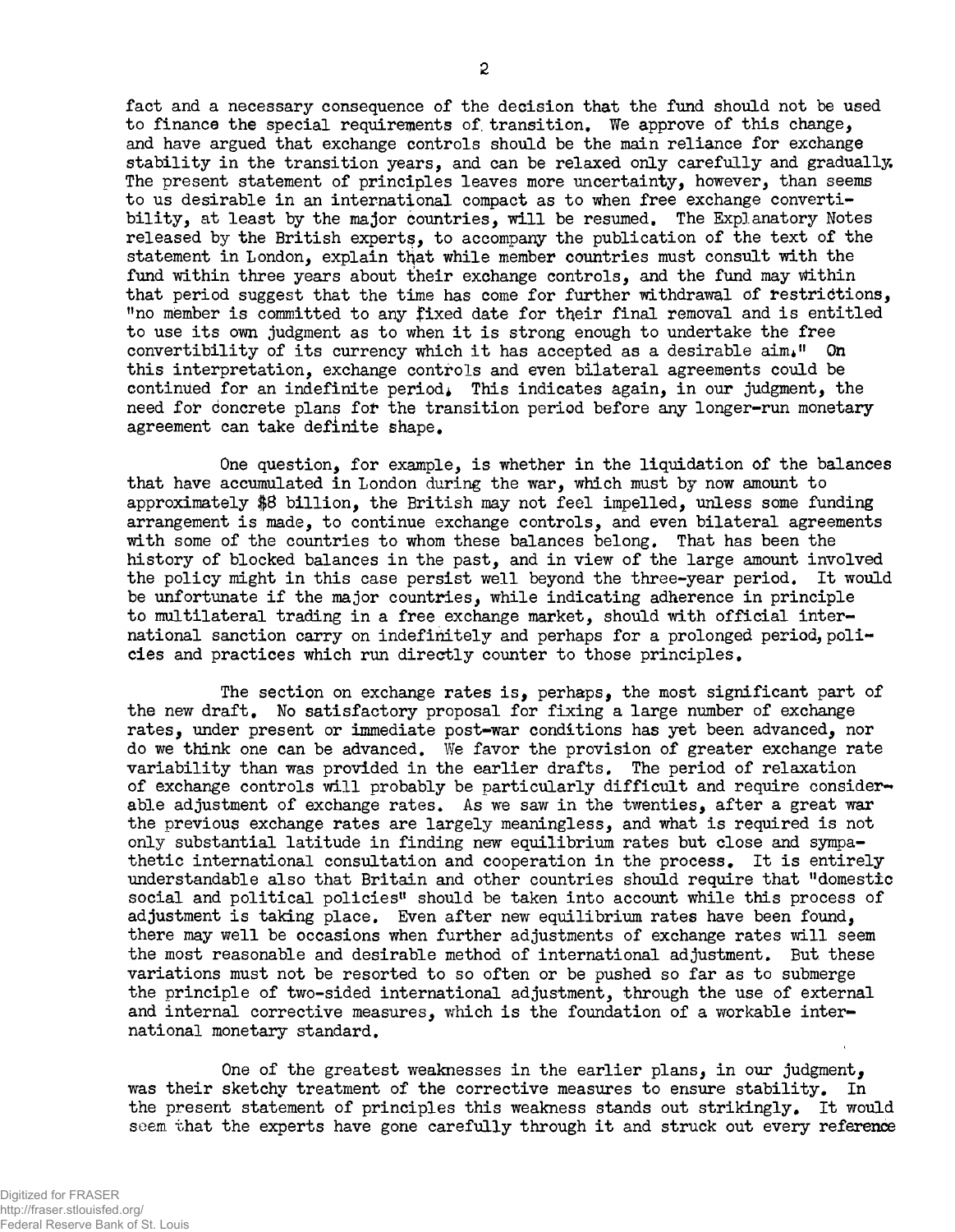which might seem, expressly or even by implication, to require corrective adjustments to preserve stability of exchange rates. As we interpret the present draft, exchange rate variation is not merely a permissible method of adjustment under appropriate circumstances but is to be the favored method. That this is the interpretation which the British place upon it themselves is indicated by the comments in the British press and Parliament, and most notably by Lord Keynes in his statement to the House of Lords on May 23rd:

"In fact, the plan introduces in this respect an epochmaking innovation in an international instrument, the object of which is to lay down sound and orthodox principles. For instead of maintaining the principle that the internal value of a national currency should conform to a prescribed de jure external value, it provides that its external value should be altered if necessary so as to conform to whatever de facto internal value results from domestic policies, which themselves shall be immune from criticism by the Fund. Indeed, it is made the duty of the Fund to approve changes which will have this effect,"

We doubt, however, whether even this statement by Lord Keynes completely describes the British interpretation of the new proposals, The draft contains also a section on "scarce currencies," which has been widely commented on in the British press. This section obviously has particular reference to the dollar. Both the earlier American and British plans had attempted to deal with this problem through corrective action by the creditor country, but now this provision is dropped, and in its place it is provided that whenever the dollar is scarce the countries affected may "restrict the freedom of exchange operations" in dollars and that in determining the manner of restricting the demand and rationing the limited supply of dollars among their nationals, they shall have complete jurisdiction. British comment has made it clear that the purpose of this change is to put the onus of international adjustment upon the United States, This is entirely in keeping with the British view, steadfastly maintained from the beginning of the discussions, that the gold standard method of adjustment was one that worked one-sidedly, through adjustments by the deficit countries, and that what is needed in the future is a method of adjustment which will put the responsibility exclusively upon the creditor country. The British have made it clear that the new statement of principles, in their view, contemplates an international agreement to this effect, supported by official sanction to resort to whatever measures they may select in order to prevent any part of the burden of adjustment from falling upon them.

It is our belief that the essential principle of monetary stabilization is two-sided adjustment, through external and internal corrective measures, at reasonably stable exchange rates in a free exchange market. We recognize-the need for modifying this principle at particular times and in particular circumstances. We recognize that the degree, character, and occasion for the use of these modifications constitute the crux of the problem, and that the considerations involved are so difficult that there may well be grounds for differences of emphasis. We are far from wishing to identify ourselves with the extreme view held by some sections of American opinion that currency stabilization requires the straight-out restoration of the gold standard of earlier years. But neither can we accept the extreme opposite view, which seems now to be the official British view. Even less can we accept the yiew that in so far as international adjustments are to be made, by methods other than exchange rate variation and exchange control, they must be made through one-sided action by the creditor country.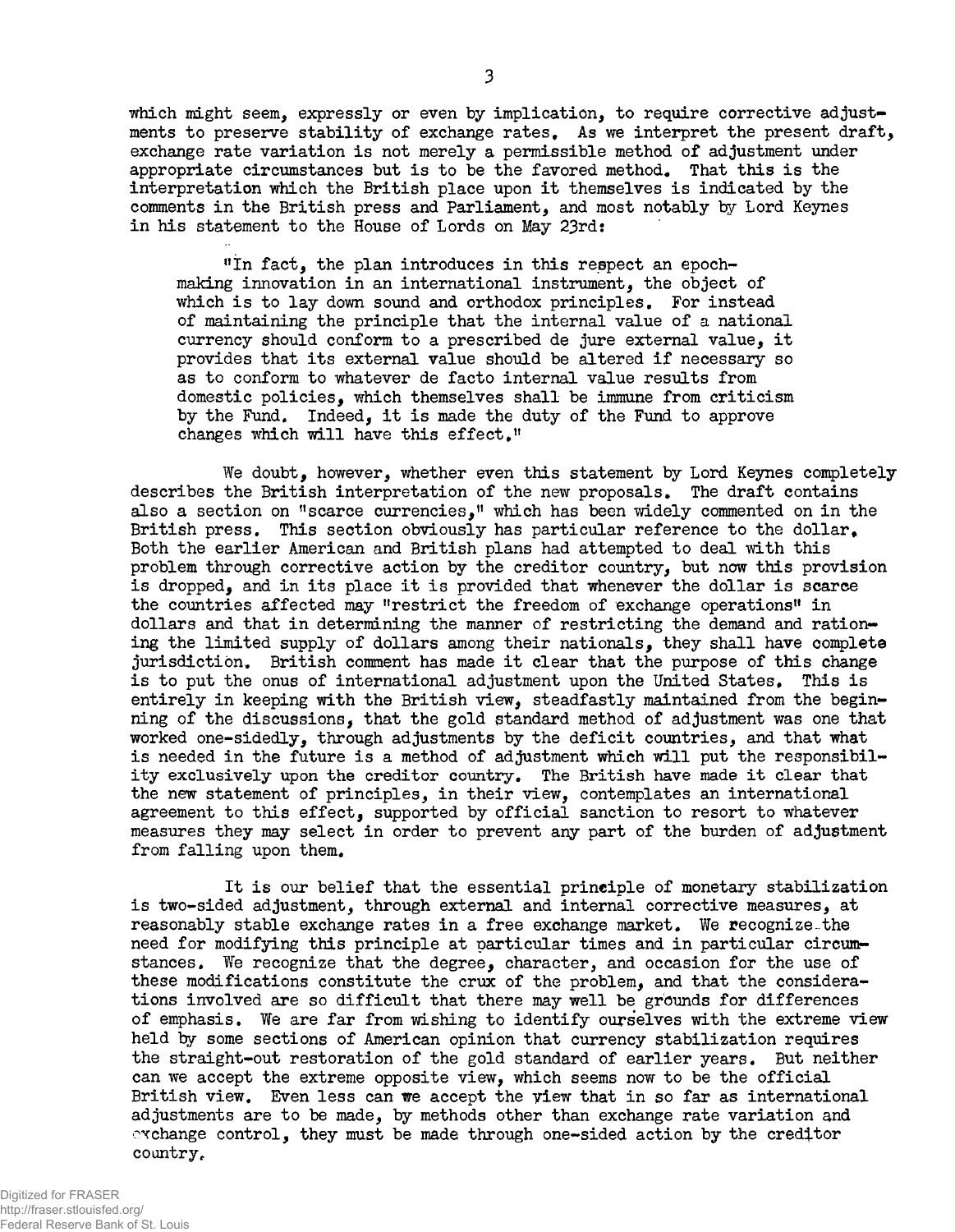We believe, therefore, that it would be a great mistake for the United States, to give adherence to an international agreement which the British interpret in this fashion. In our judgment, far from having a stabilizing effect upon currencies and an expansive effect upon world trade, it would lead to endless recrimination, would saddle us with the sole responsibility for international maladjustments, and quite possibly, in the end, for the breakdown of the plan itself. This would be in the best interests neither of the United States nor of the world. •

There are other questions concerning these recent proposals for an international monetary fund which we need not discuss here, because of our more fundamental objections, and because these questions largely grow out of the attempt to create a fund before the needs of the transition period have been met by more satisfactory means. There are such questions as the size of the fund, the substantial control of the fund by debtors although it is primarily a creditgranting institution, and the use of quotas to determine in advance the amount of a country's need, with its accompanying right to borrow.

We cannot avoid the conclusion that, as regards currency stabilization, the attempt is premature. What is first needed is a more concrete program for dealing with the problems of the transition period, a program designed to produce those more normal conditions in which an international currency stabilization fund  $\cdot$ can be established with a better prospect for success. These transitional problems comprise expenditures for relief and reconstruction, some plan for dealing with sterling war balances, and at a later stage the steps to be taken in relaxing exchange controls. In connection with these problems it will be desirable to devise special means of extending international credits and to provide machinery for international consultation which would help to make the problem of finding equilibrium exchange rates an orderly and non-competitive process. And it may well be that out of this experience there could develop a genuine stabilization program.

We still believe, however, that the actual process of stabilization must be one beginning with a few of the major international currencies, tying in the lesser currencies as conditions warrant. In particular, attention should be given the dollar-sterling rate and the international financial position of the United States and Great Britain at the close of the war. This is a matter which it would seem to us can best be pursued by these two countries, having regard for their own interests and in the light of their responsibilities to the rest of the world, rather than a matter for determination by an international fund. We have stated our view (in our earlier memorandum) that, at the close of the war, the international position of Great Britain will be badly unbalanced on current account and that there will be a very large volume of foreign funds blocked in her markets which will gradually have to be unfrozen. We have also stated that the obvious course for the United States to pursue, as the principal creditor nation of the world, as the prospective associate of Great Britain and other principal powers in maintaining world peace, and as a country desirous of expanding world trade, is to help restore Great Britain to a position of balance in her current accounts. This we have said is an international action of concrete, constructive and comprehensible character which will at once benefit ourselves, Great Britain and other countries, and is more likely to appeal to the American people than attempting to deal with it, in whole or in part, anonymously through an international fund.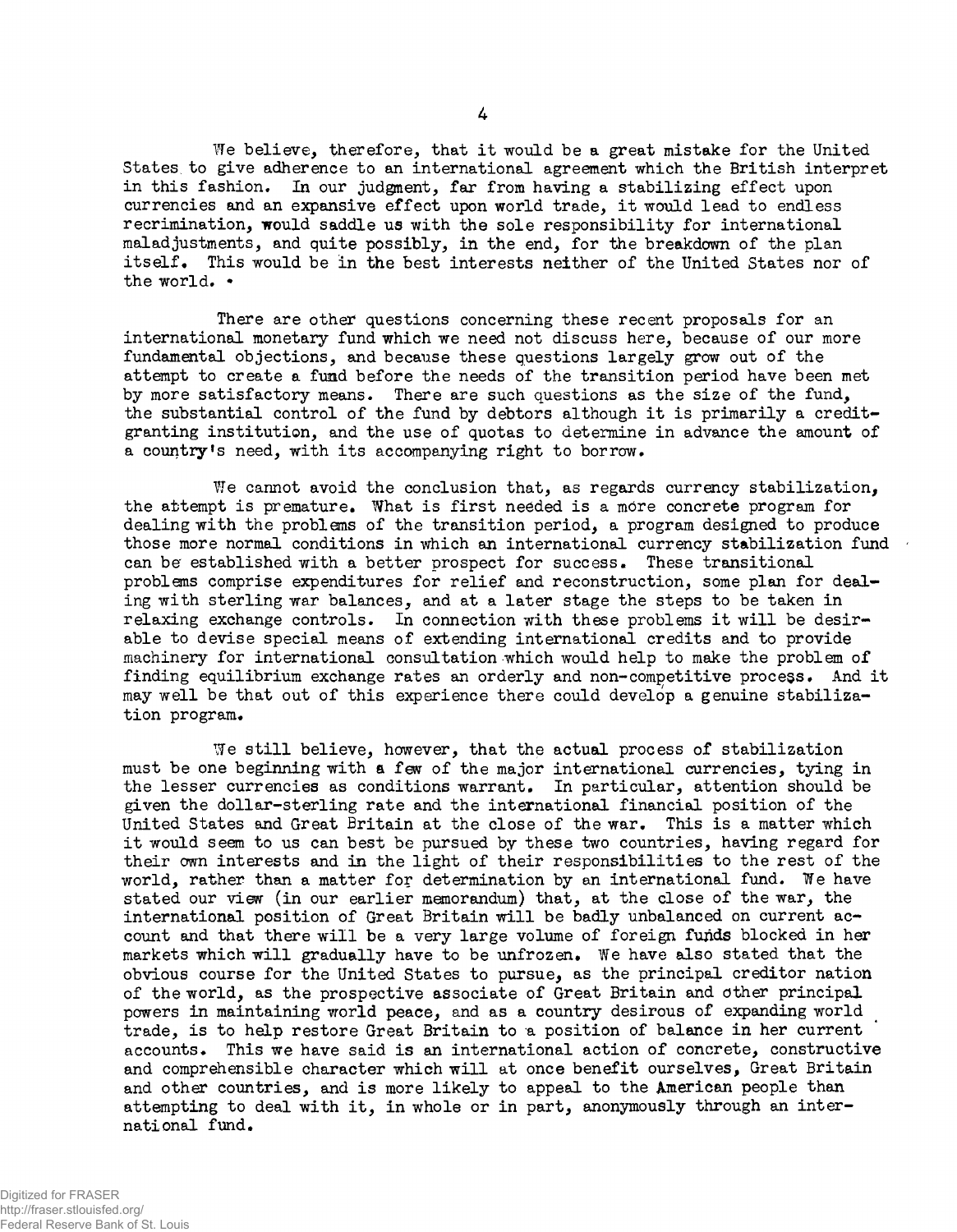The British experts apparently have not been receptive to such direct arrangements. They are evidently afraid that we shall not be able to exercise a measure of control over our economic life so as to avoid severe booms and depressions; that we shall permit our international accounts to get out of balance by not importing enough.goods and services or lending enough abroad, and that to link sterling with the dollar may be to expose their domestic economy to violent and unnecessary ups and downs which they believe they can otherwise avoid.

Admittedly, one of the chief uncertainties of the transition period is the maintenance of high production and employment in the principal countries. Obviously these uncertainties have played a major role in shaping the British attitude toward plans for currency stabilization. But our own domestic program presents no less uncertainty for us than for them. If, in addition to finding solutions for some of the abnormal international problems of the immediate postwar years, we could have a demonstration in both countries of their ability to achieve and maintain economic stability at a high level of national income and employment, it seems practically certain that much of the fear of international currency stabilization which characterizes the present joint draft might be allayed and that a genuine stabilization fund could then be developed.

Despite the fact, therefore, that negotiation and present plans have advanced a considerable way, we think it fortunate that our Government is not yet committed to them. And we feel it an obligation to repeat our suggestion that. in a world in transition from war to peace, the first step toward international currency stabilization should be to establish a direct working agreement with Great Britain looking toward:

1. Achieving and maintaining internal stability and a high level of production in these two principal commercial nations. Great Britain has already published a white paper discussing British plans for this purpose. Various Government agencies and private groups have been working on this problem in the United States, but apparently not with the energy which has been devoted to international monetary problems, and with inadequate liaison between the agencies and groups.

 $2.$  Achieving and maintaining stability of the dollar-sterling rate. This would involve considerable freedom in seeking an equilibrium rate in the transition years, and would not mean rigidity in the later years.

Other countries could adhere, at its inception, to whatever currency stabilization agreement is developed or/as their circumstances would permit. later

What can be done now in a vider field of currency stabilization is to set up an international consultative body, which would establish the principle of continual consultation on exchange rates and other monetary matters; which would collect and disseminate information; which, perhaps, could help to arrange credits through stabilization funds or central banks, where necessary to care for temporary disequilibria in payment balances; and which would form the basis for an international stabilization fund to be established when it has a reasonable prospect of successful operation. The real borrowing and lending problems of the transition period and the longer-run problems of currency stabilization should not and need not be mixed, and international currency chaos is not a danger so long as exchange controls exist.